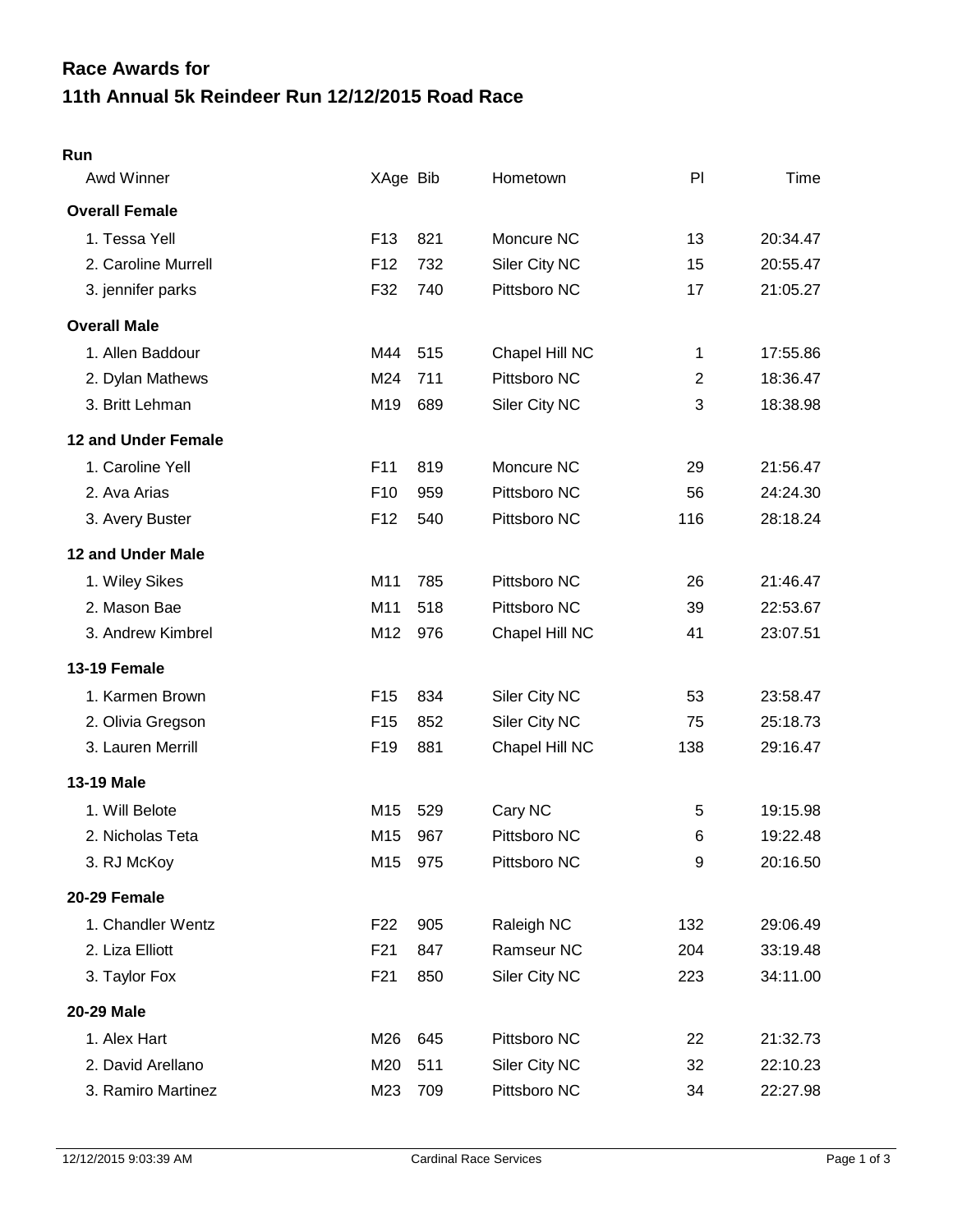## **30-39 Female**

| 1. Brianne Gaal            | F36             | 606 | Cary NC            | 27             | 21:53.47 |
|----------------------------|-----------------|-----|--------------------|----------------|----------|
| 2. Kristen Breedlove       | F31             | 833 | <b>Goldston NC</b> | 47             | 23:29.41 |
| 3. Melanie Thompson        | F39             | 952 | Pittsboro NC       | 69             | 25:02.22 |
| 30-39 Male                 |                 |     |                    |                |          |
| 1. Jason Leonard           | M39             | 692 | Moncure NC         | 14             | 20:49.47 |
| 2. Chris Ehrenfeld         | M39             | 580 | Chapel Hill NC     | 25             | 21:42.22 |
| 3. Sean Szupnar            | M32             | 900 | Siler City NC      | 44             | 23:18.47 |
| 40-49 Female               |                 |     |                    |                |          |
| 1. Paula Anstrom           | F42             | 509 | Pittsboro NC       | 18             | 21:14.22 |
| 2. Lisa Hecker             | F40             | 933 | Mebane NC          | 19             | 21:22.49 |
| 3. Elizabeth Skiba         | F42             | 787 | Chapel Hill NC     | 28             | 21:54.23 |
| 40-49 Male                 |                 |     |                    |                |          |
| 1. Carl Anstrom            | M42             | 507 | Pittsboro NC       | 4              | 18:51.72 |
| 2. Larry Savage            | M47             | 892 | Siler City NC      | 8              | 20:06.98 |
| 3. jason figge             | M43             | 588 | Pittsboro NC       | 10             | 20:18.22 |
| <b>50-59 Female</b>        |                 |     |                    |                |          |
| 1. Elizabeth Cavey         | F <sub>54</sub> | 972 | Pittsboro NC       | 68             | 24:59.22 |
| 2. Joanna Hedrick          | F <sub>52</sub> | 861 | Siler City NC      | 99             | 27:12.47 |
| 3. Barbara Mathews         | F <sub>57</sub> | 710 | Pittsboro NC       | 118            | 28:19.24 |
| 50-59 Male                 |                 |     |                    |                |          |
| 1. Ed Beroset              | M53             | 831 | Chapel Hill NC     | 20             | 21:23.22 |
| 2. Rory Murtagh            | M <sub>52</sub> | 938 | Chapel Hill NC     | 23             | 21:39.47 |
| 3. Greg Hirschfield        | M57             | 659 | Durham NC          | 49             | 23:48.23 |
| 60-69 Female               |                 |     |                    |                |          |
| 1. beth goldston           | F63             | 619 | Sanford NC         | 142            | 29:28.47 |
| 2. Sandy Potter            | f61             | 963 | Raleigh NC         | 220            | 34:01.74 |
| 3. Jane Gallagher          | F61             | 609 | Pittsboro NC       | 231            | 34:41.48 |
| 60-69 Male                 |                 |     |                    |                |          |
| 1. clint bryan             | M60             | 537 | Pittsboro NC       | $\overline{7}$ | 19:33.98 |
| 2. don sellers             | M65             | 783 | Siler City NC      | 109            | 27:59.22 |
| 3. John Causey             | M63             | 837 |                    | 137            | 29:14.97 |
| <b>70 and Above Female</b> |                 |     |                    |                |          |
| 1. Patricia Stucke         | F72             | 798 | Pittsboro NC       | 343            | 47:43.25 |
| 2. Dorit Kagy              | F75             | 674 | Siler City NC      | 353            | 48:57.48 |
| 3. Marion Geiser           | F72             | 615 | Pittsboro NC       | 380            | 52:41.48 |